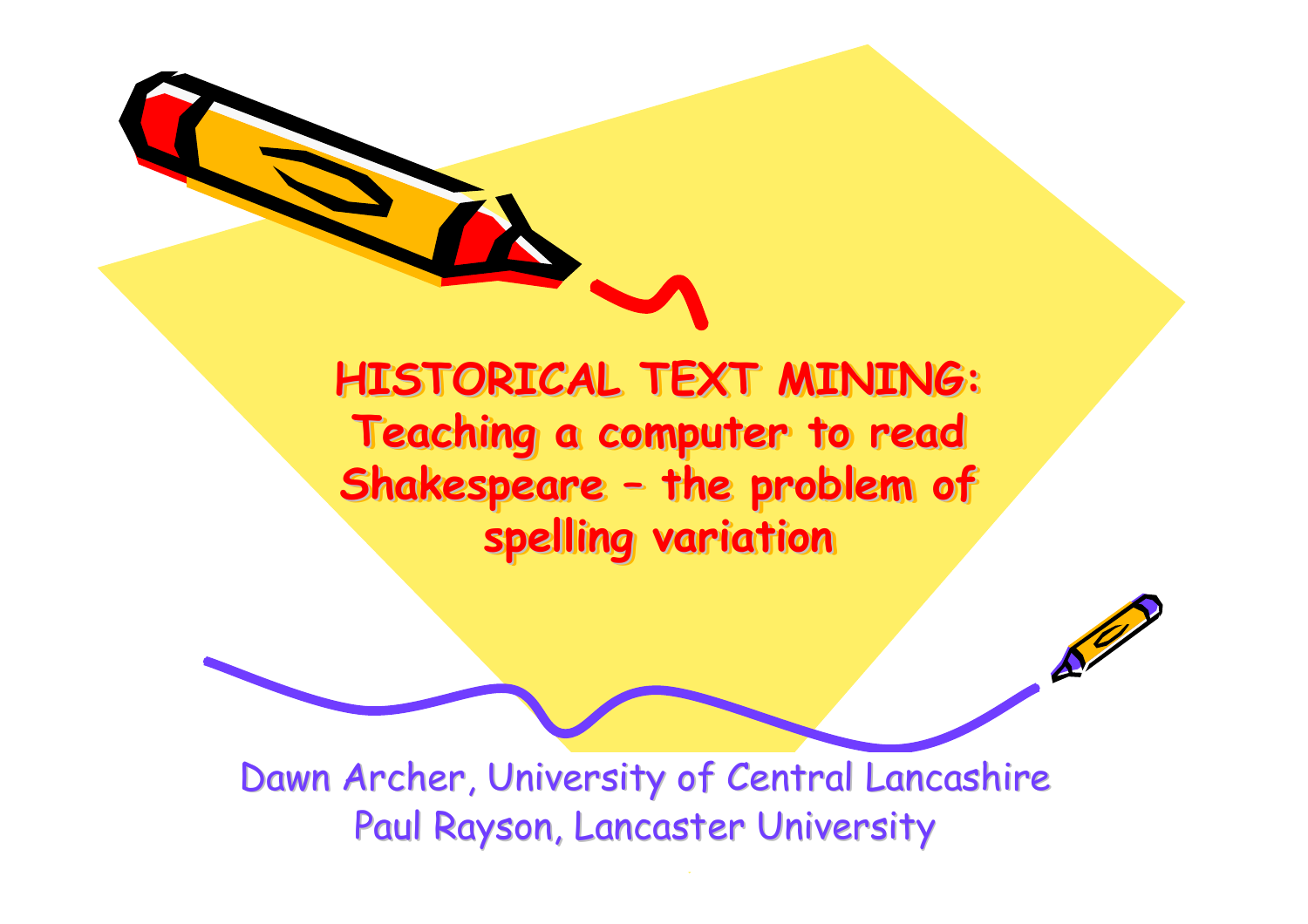# **The purpose of our talk today**

To introduce an Historical Tagger … enables users to *automatically* apply <u>part-of-speech</u><br>and semantic domain information to ENGLISH historical texts from EmodE onwards

In this talk we will explain:

Some of the problems associated with the automatic annotation of texts

Our Methods for dealing with these problems i.e. Principles of intervention Hybrid approach Machine Learning

Proposed future research Research potential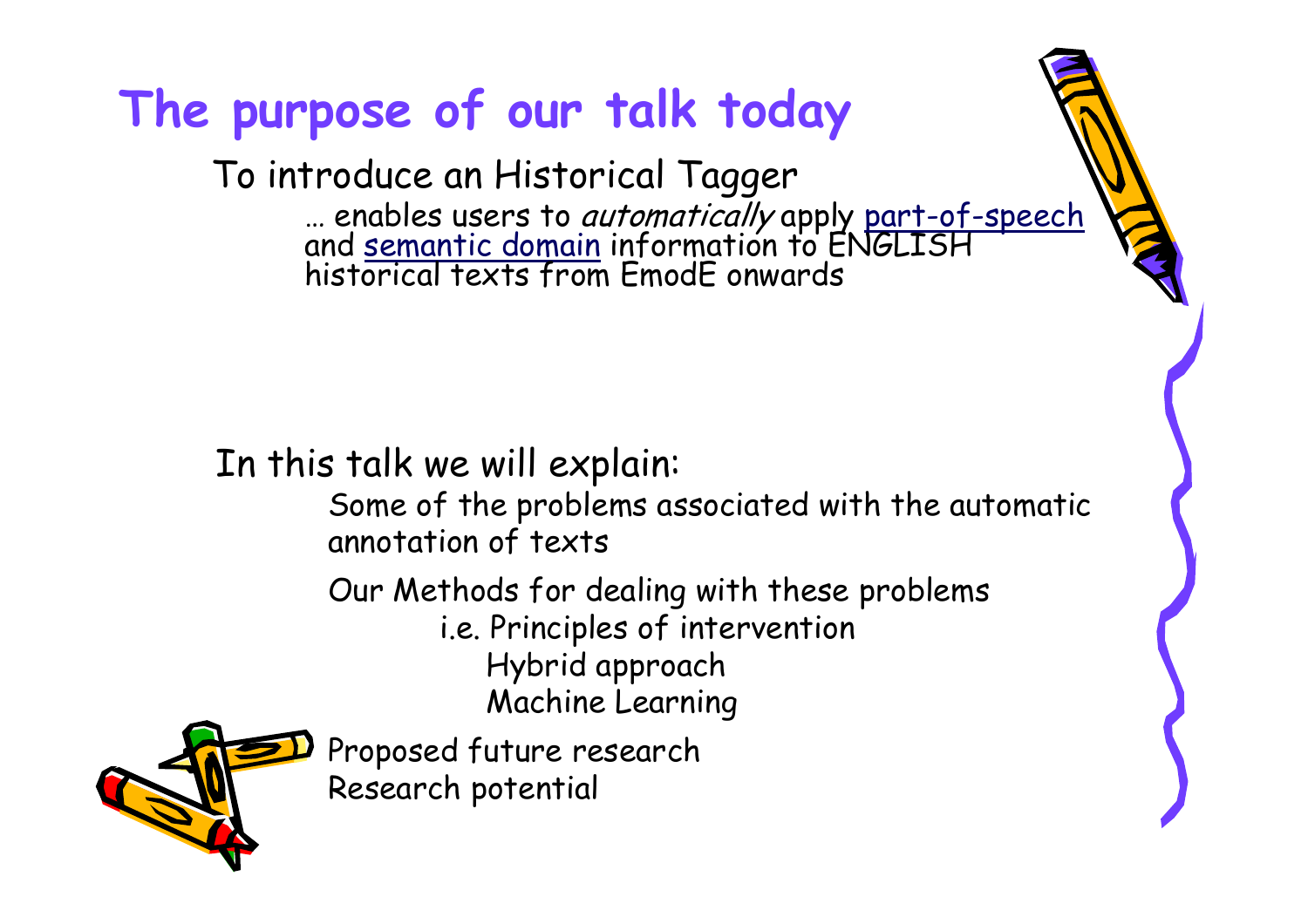## **Using automated systems of annotation on historical texts is problematic …**

EModE texts pose the following "problems":

- •Archaic *-eth* and *-(e)st* verb suffixes, e.g. *doth, hath, hast,* sayeth, etc., which persist in specialised contexts: religious and poetic usage
- •Fused forms, e.g. 'Tis (It is)
- •Spellings that are variable even in modern-day usage, e.g. center/centre, skilful/skillful/skilfull, the suffixes -or/-our, ise/-ize
- • Archaic forms like howbeit, betwixt, for which no obvious modern equivalent exists
- •Compound words, e.g. it self, now adays, in stead
- • Proper names of Latin origin that are sometimes modernised, e.g. *Galilaeo* (*Galileo*)

In consequence ...<br>the results generated by existing software<br>are not always robust!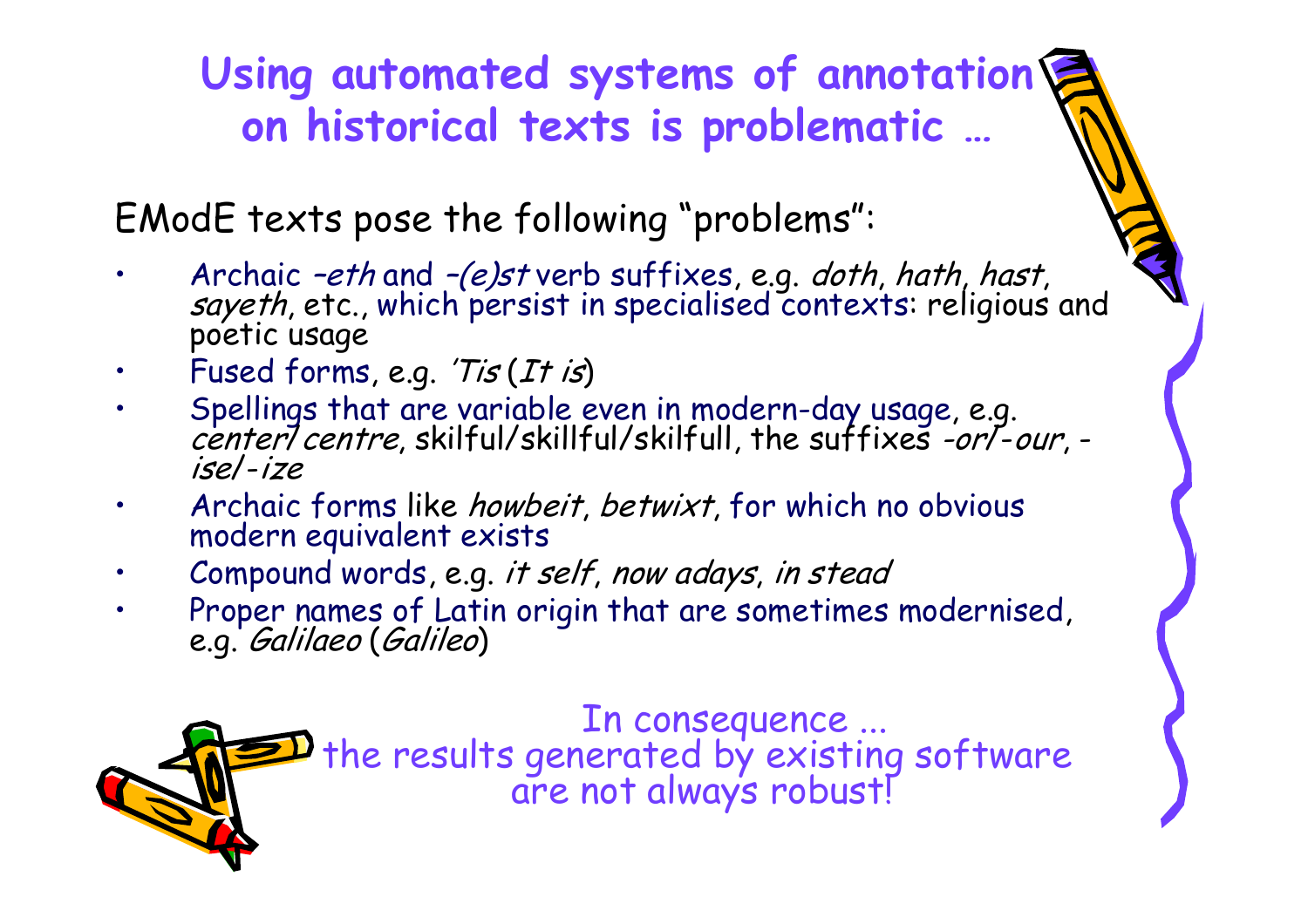

#### …to redesign/further-develop an existing Modern Tagger (= the UCREL Semantic Annotation System)

… USAS automatically annotates present-day texts (spoken and written) …

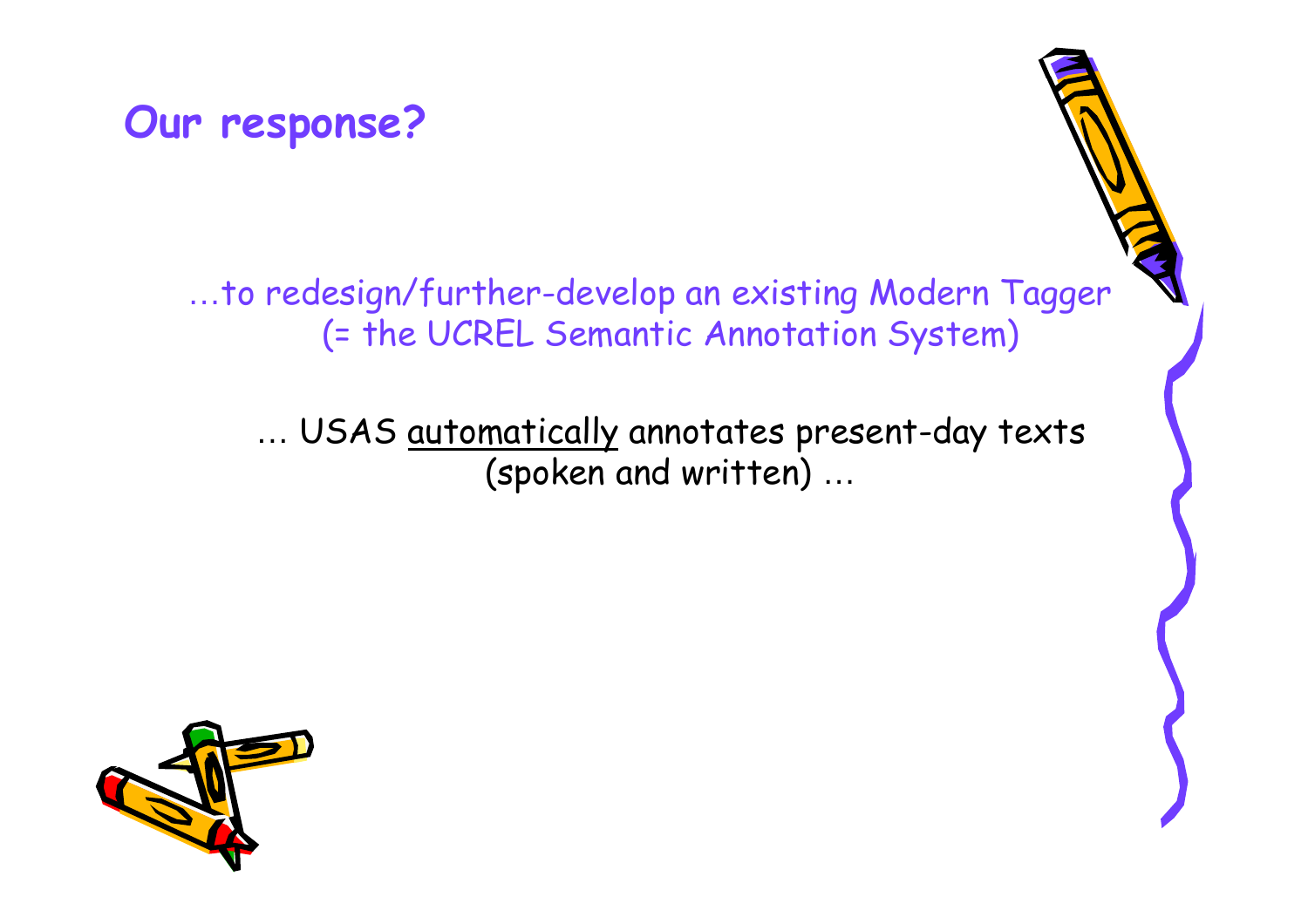## **The Structure of the Modern Tagger**

Incorporates "modern" lexical resources, i.e. a list of single word forms and multiword units (MWUs)

… which are fed into a PART-OF-SPEECH and **SEMANTIC** tagger …







**The output is fed into SEMTAG, which assigns tags on the basis of pattern matching between the text and the two computer dictionaries (- 92% accuracy)**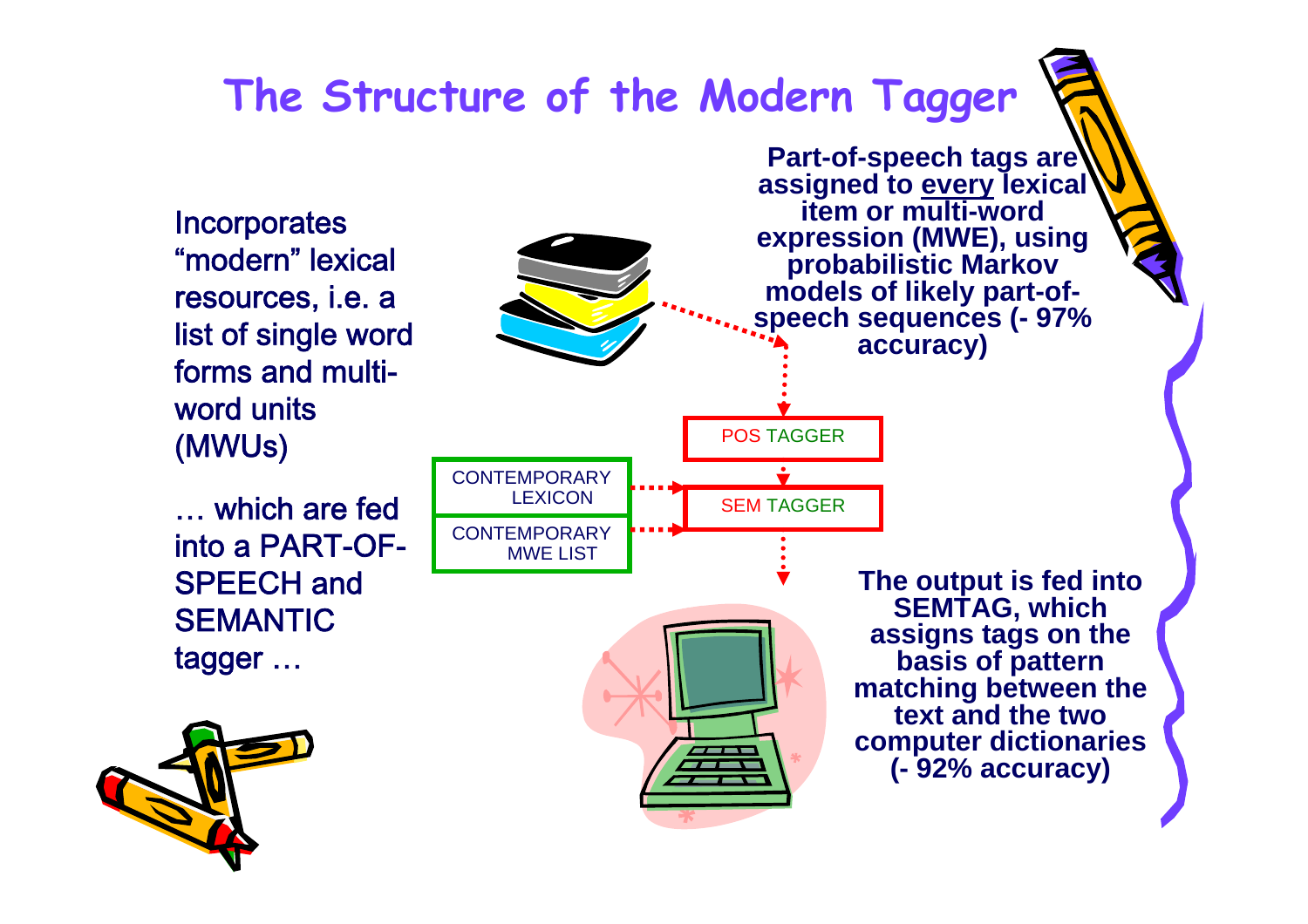#### **The Structure of the Historical Tagger**

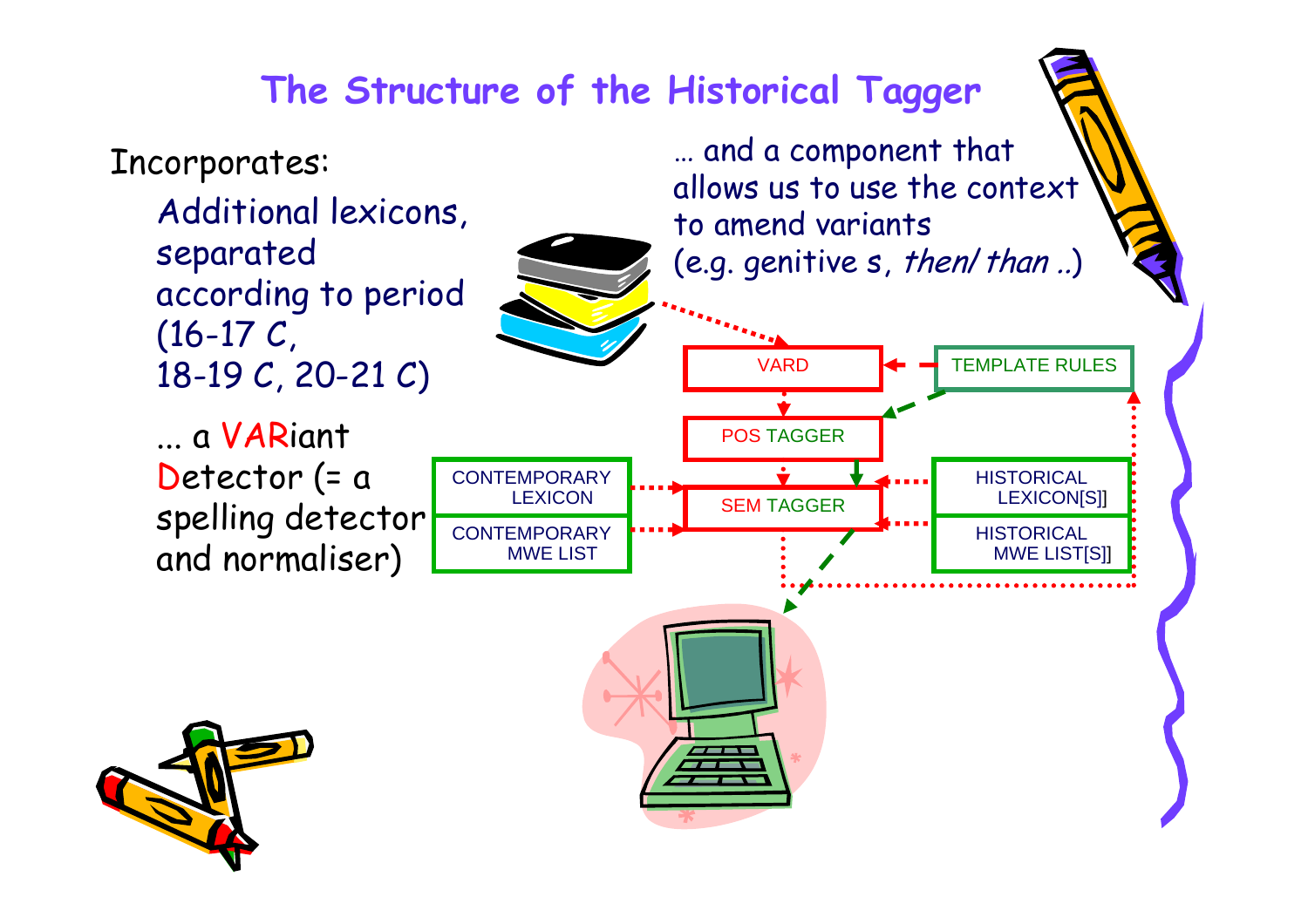# **Semantic fields captured by the tagger(s)**

#### **Hierarchy of 21 major discourse fields (see below), which expands into 232 semantic field tags:**

| A:<br>General &<br>Abstract Terms                   | в.<br>The Body &<br>the Individual      | c:<br>Arts & Crafts                                | E:<br>Emotional Actions,<br>States & Processes |  |
|-----------------------------------------------------|-----------------------------------------|----------------------------------------------------|------------------------------------------------|--|
| F.<br>Food & Farming                                | G:<br>Government &<br>the Public Domain | н.<br>Architecture, Building<br>Houses & the Home  | l z<br>Money & Commerce<br>in Industry         |  |
| ĸ.<br>Entertainment,<br>Sports & Games              | Ł.<br>Life &<br>Living Things           | M:<br>Movement, Location,<br>Travel & Transport    | м:<br>Numbers &<br>Measurement                 |  |
| о.<br>Substances, Materials,<br>Objects & Equipment | P:<br>Education                         | Q:<br>Linguistic Actions,<br>States & Processes    | s:<br>Social Actions,<br>States & Processes    |  |
| т.<br>Time                                          | w.<br>The World &<br>Our Environment    | x:<br>Psychological Actions,<br>States & Processes | Y:<br>Science & Technology                     |  |
| z:<br>Names &<br>Grammatical Words                  |                                         |                                                    |                                                |  |

Table 1 : The top level of the USAS system

**Presently exploring ways in which we may need to alter/ amend the 232 categories for the Historical Semantic Tagger – this work will also draw on Shakespearean Thesaurii (i.e. Spevack 1993, Trussler 1986) for Early Modern period**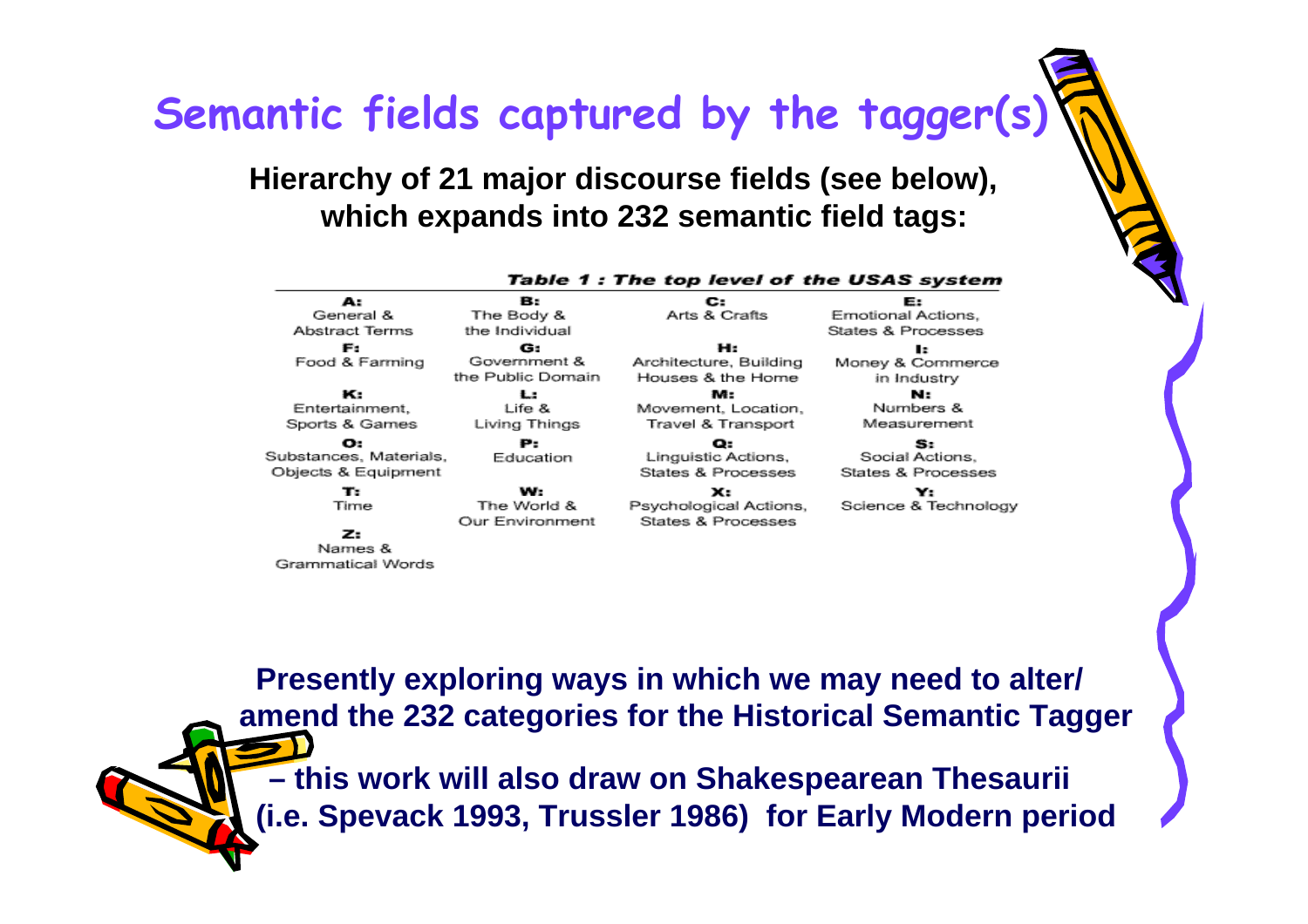## **An important point about the VARD**

Although the VARD allows for the detection and "normalisation" of variants to their modern equivalents, it should be noted that ...

- –The original variants are retained in the text
- –We're not carrying out spell checking per se (no "correct" spelling in EmodE period) ...
	- – Rather, our ultimate aim is to develop a system that does not merely offer the user possible "suggestions" for spelling variants (as in the case of MS-Word and Aspell), but automatically regularises variants within a text to their modernised forms so that historical corpora become more amenable to further annotation and analysis.

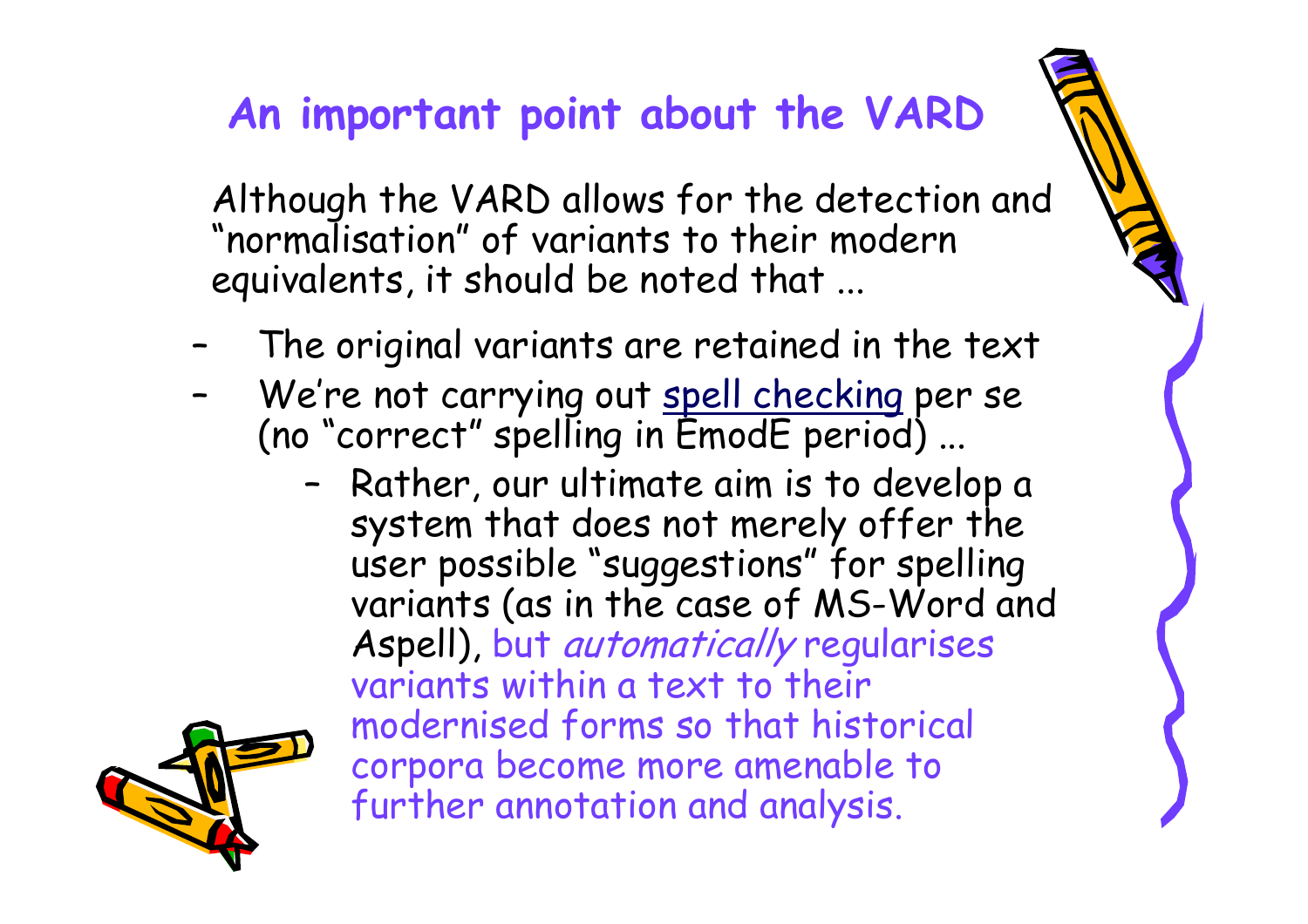# **VARD uses a hybrid approach to match EmodE variants to modern equivalents**

- Version 1
	- Known variants list
- Version 2
	- Soundex
	- Edit distance
	- Letter replacement heuristics
- Version 3
	- Contextual rules

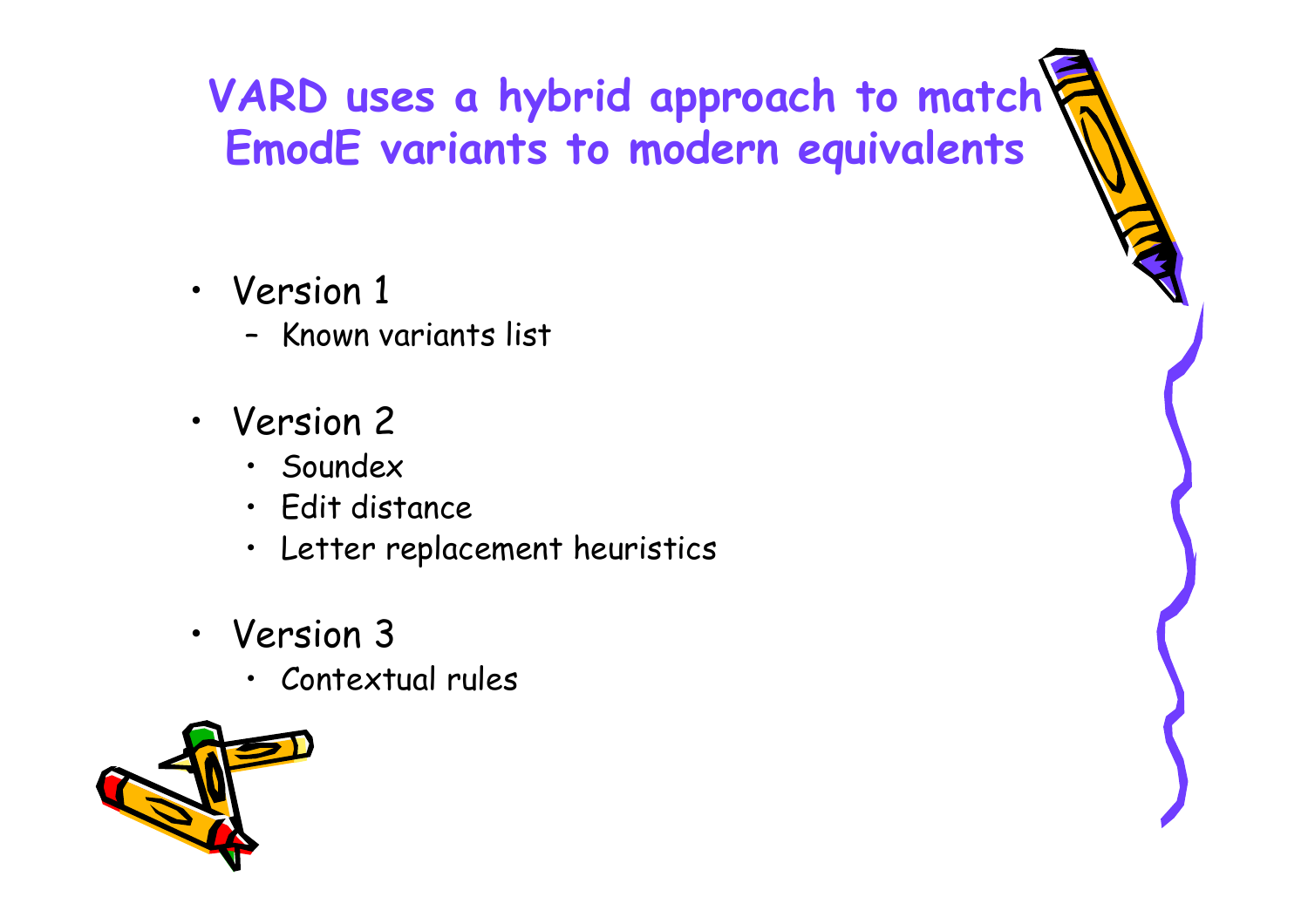# **Known variants list**

- = A search and replace script and a list of terms, which "matches" spelling variants to their "normalised" equivalents:
	- Presently contains 45,805 entries
	- With several categories: "o", "m", "mod", "d", "f", etc.
	- Manually constructed (although labour intensive, has proved to be accurate: see Rayson et al., 2005)

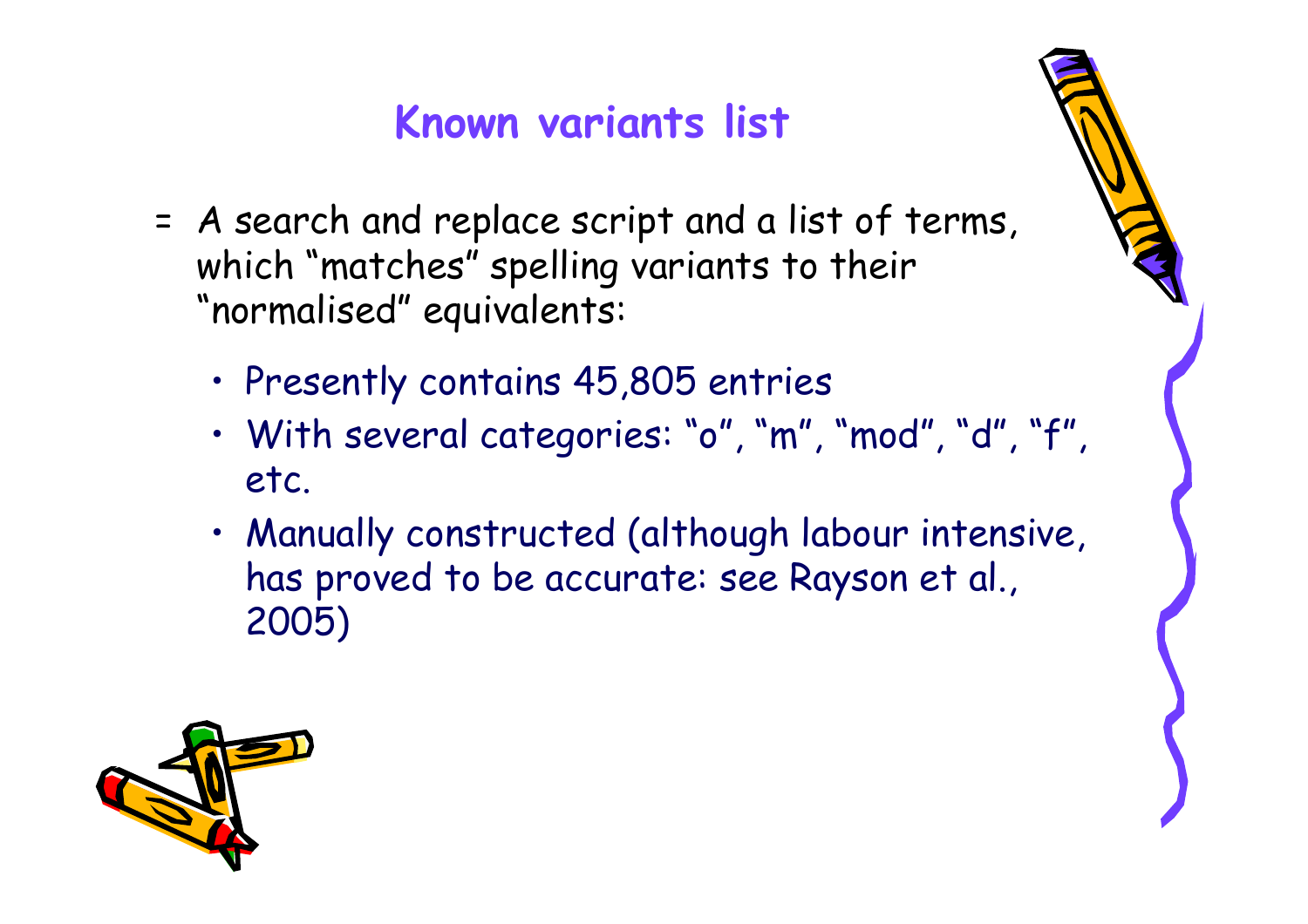#### **Soundex match**

- … Identifies strings that sound similar regardless of their spelling …
- 1. Replace all but the first letter with the digit listed below:

0: A, E, I, O, U, H, W, Y 1: B, F, P, V 2: C, G, J, K, Q, S, X, Z 3: D, T 4: L 5: M, N 6: R

- 2. Remove any pairs of digits that are the same and occur next to each other in the string.
- 3. Remove all occurrences of the digit 0.
- 4. The Soundex code is the first 4 letters of the remaining string.



'disapont' and 'disappoint' both have code D215 But so do 'dispense', 'deceiving' and 'despond'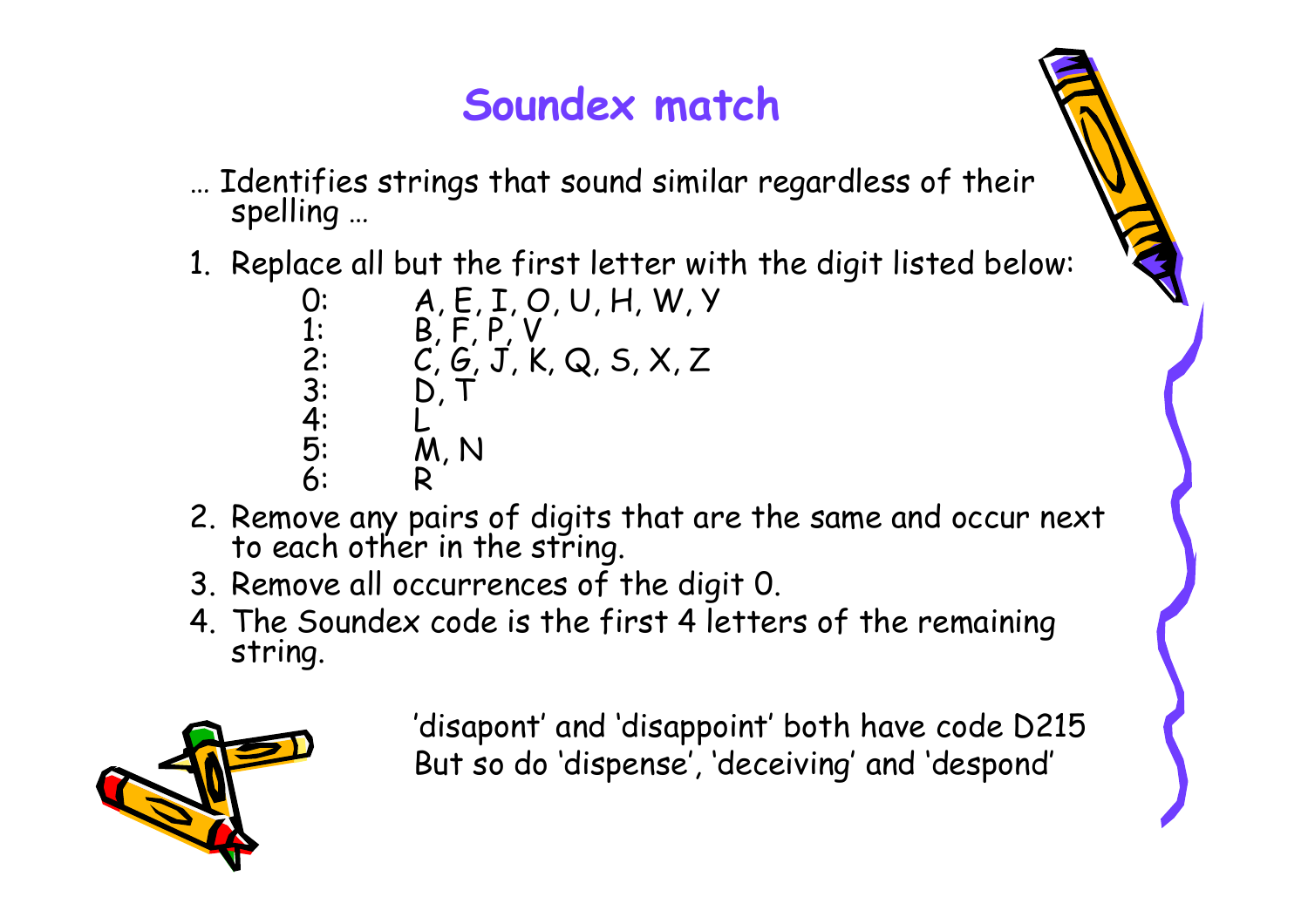# **Edit distance**

- •Levenshtein distance (1965)
- = Measure of similarity between two strings
- •'disapont' -> 'disap**p**o**i**nt' **distance = 2:**insertion: p insertion: i

- • 'dis**a**p**o**n**t**' -> 'disp**e**n**se**' **distance = 4:**deletion: a substitution: o  $\rightarrow$  e substitution: t  $\rightarrow$  s insertion: e
- •**'disapont' -> 'deceiving' distance = 7:**

substitution:  $i \rightarrow e$ substitution: s  $\rightarrow$  c substitution: a  $\rightarrow$  e insertion: i substitution: p  $\rightarrow$  v<br>substitution: o  $\rightarrow$  i substitution: t  $\rightarrow$  g

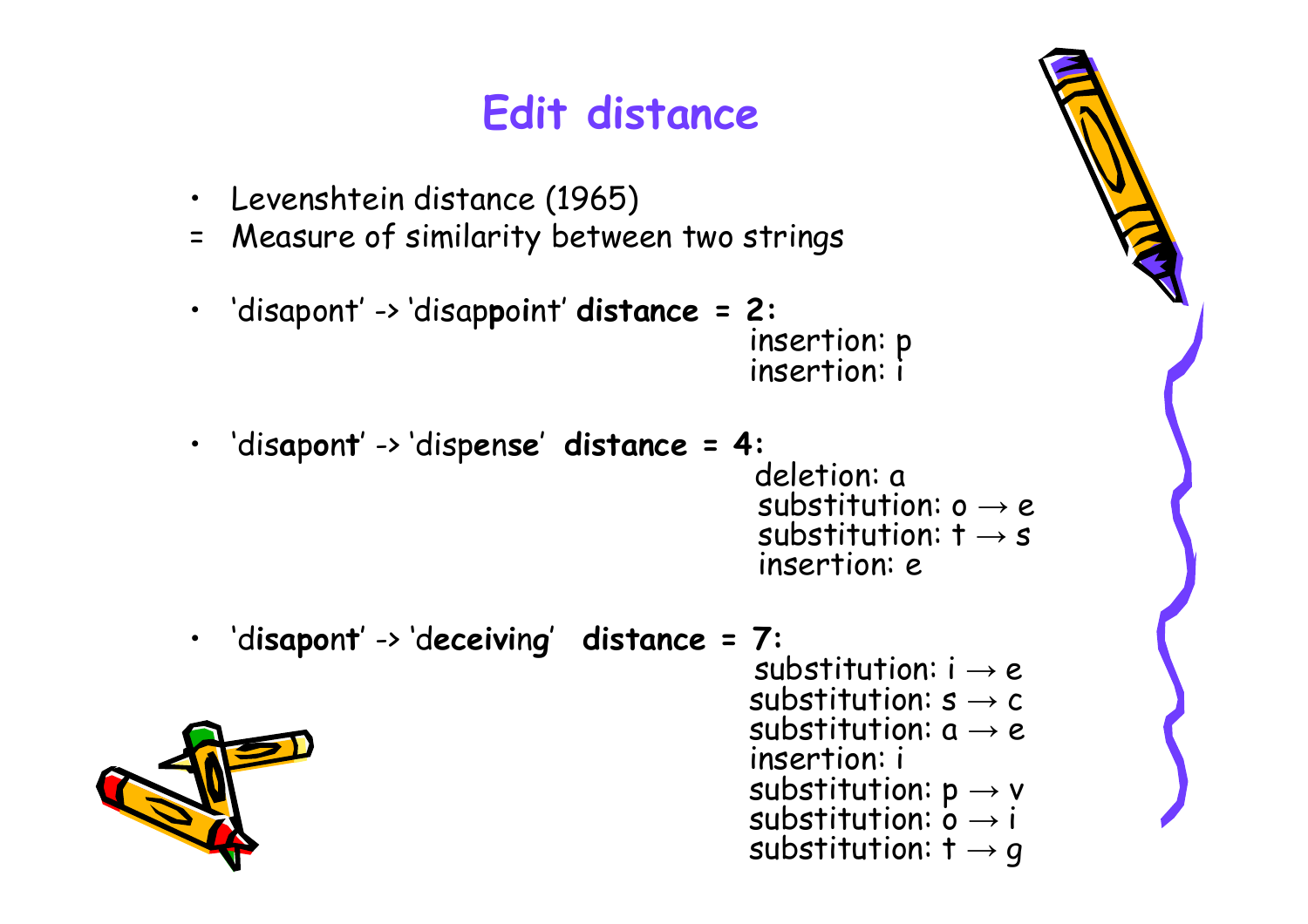# **Letter replacements**

- •Manually constructed - based on corpus data
- 51 rules, some specifying 'context' for replacement
	- –Replace final ck with c
	- –Replace u with v
	- –Replace v with u
	- –Replace final 'd with ed
	- –Remove final e

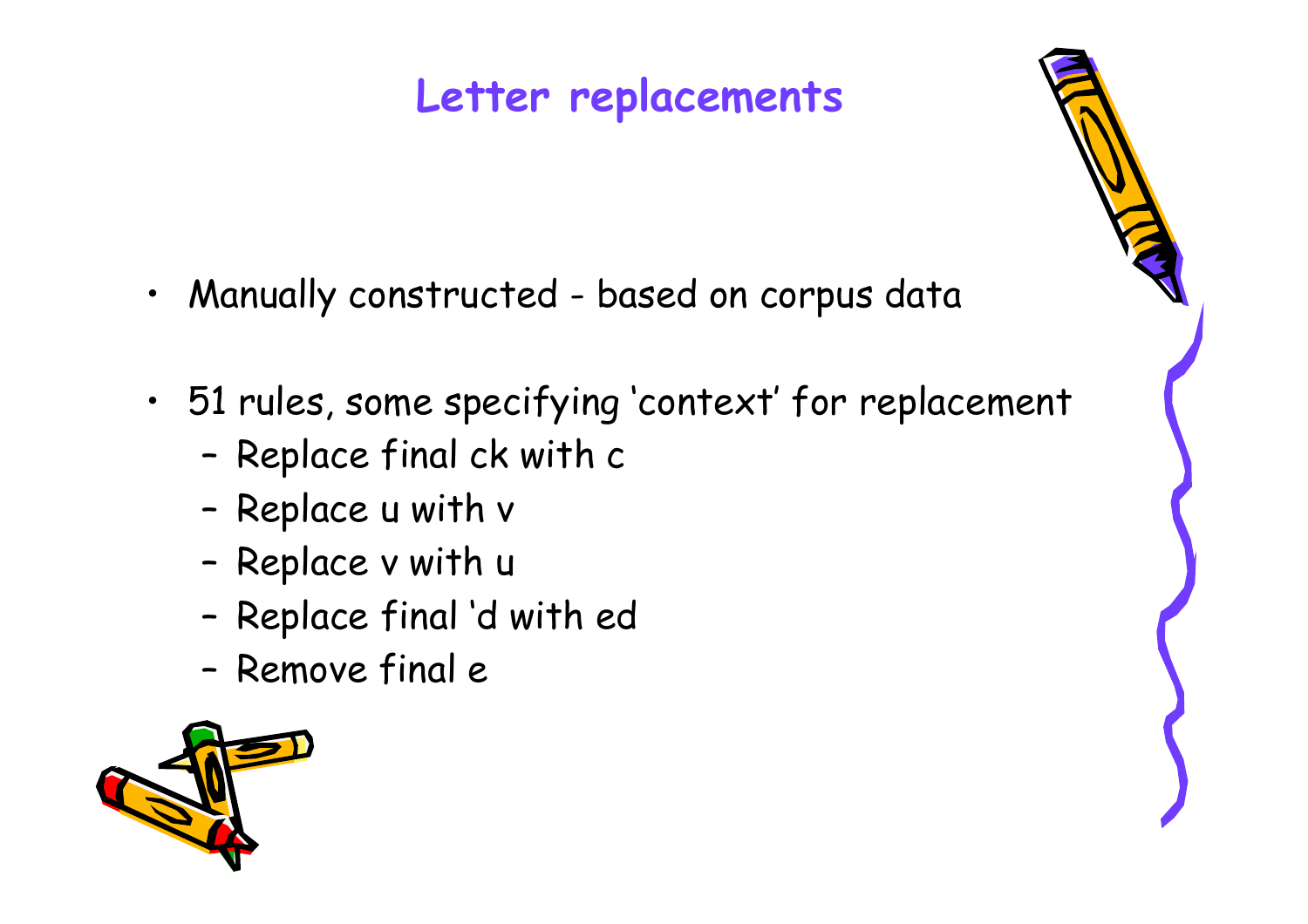## **Contextual rules**

- A component to cope with inconsistencies (orthographical and other) that can only be disambiguated via the "context"
- Uses context rules, such as 'if … then', e.g. …

If the input consists of: her tagged as APPGE (possesive pronoun) Majesties tagged as NN2 (plural noun) Then: change the word Majesties to ... **Majesty's** (sing. noun+genitive)



**NOTE:- we also intend to make use of semantic info.**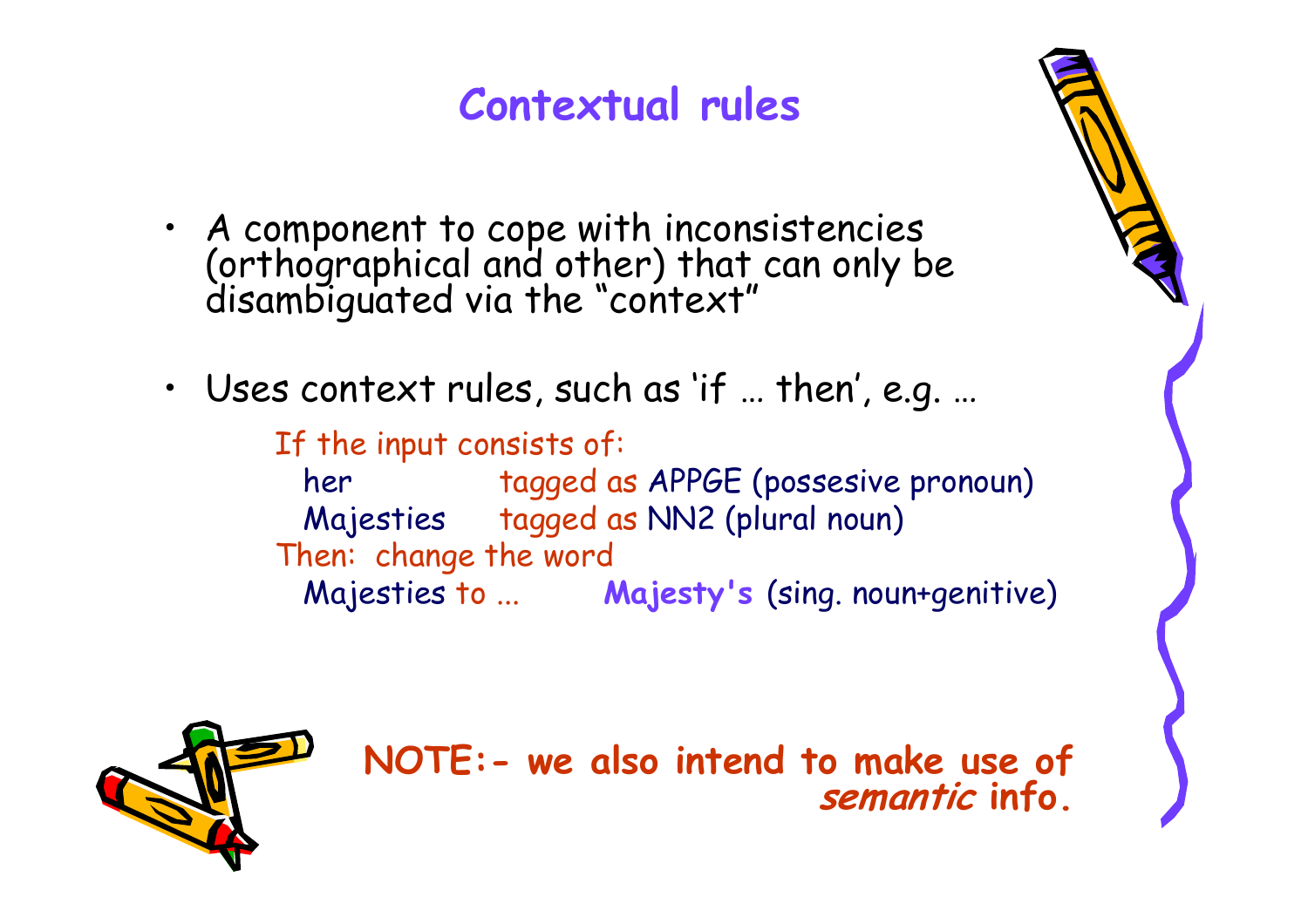# **Machine learning**

- Trained by manual additions to the dictionary
- Weighting of different approaches changes during the use of the system …

e.g. when applied to Shetland component of SCOTS corpus, Soundex is preferred over known variants

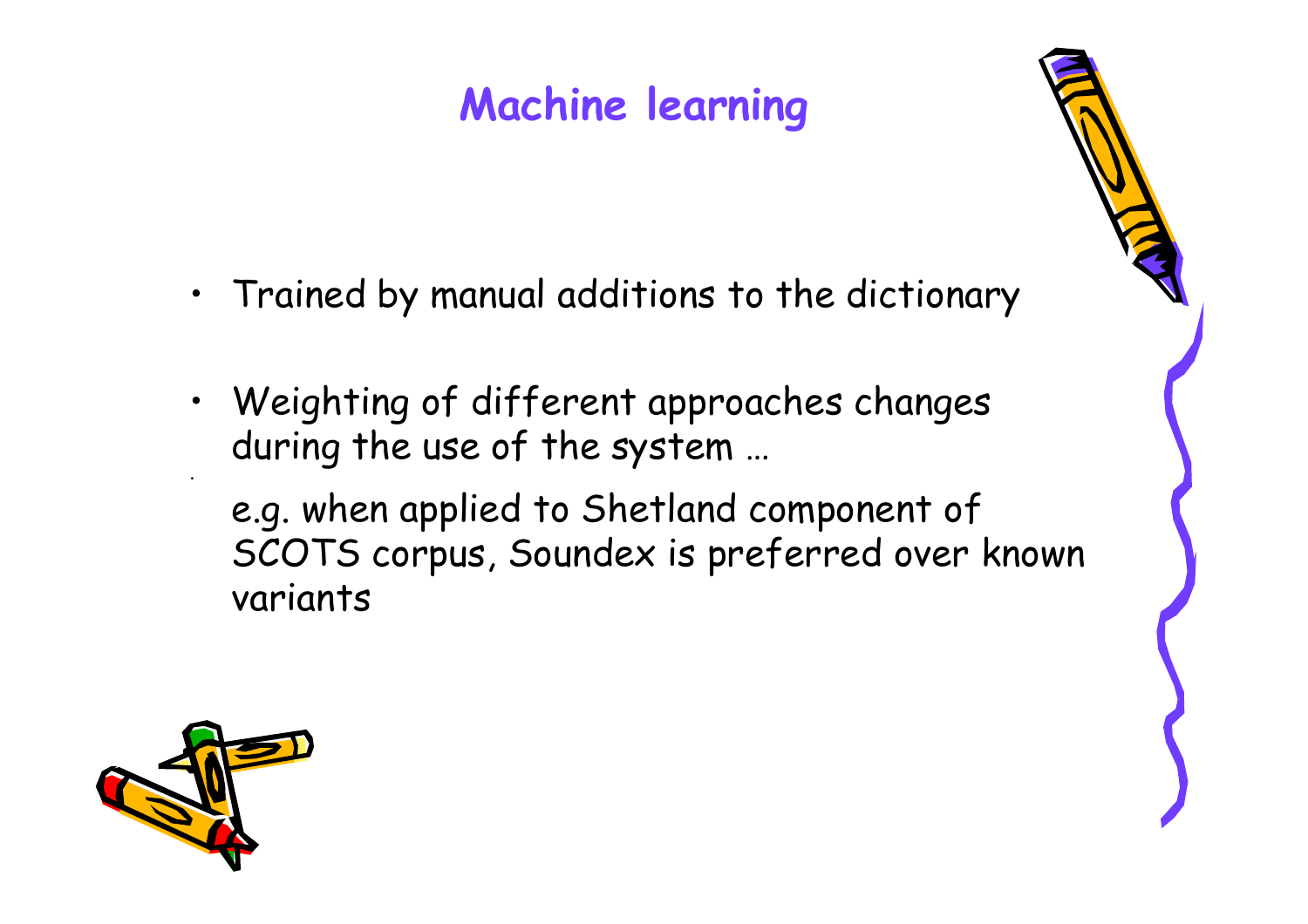#### **Training the system to learn as it normalises ... The work of Alistair Baron (Lancaster University)**

#### EmodE Spell Checker - MND.txt

File Edit Style

 $\Box$ ok

| Tahom                                                                                                                                                                                                                                                                                                                                                                                                                                                                   |                                                                                                               |
|-------------------------------------------------------------------------------------------------------------------------------------------------------------------------------------------------------------------------------------------------------------------------------------------------------------------------------------------------------------------------------------------------------------------------------------------------------------------------|---------------------------------------------------------------------------------------------------------------|
| Act I<br>Actus primus.<br>[Enter Theseus, Hippolita, with others.]                                                                                                                                                                                                                                                                                                                                                                                                      | As the system learns, new spelling<br>variants can be added to our list                                       |
| Theseus.<br>Now <mark>faire Hippolita</mark> , our <mark>nuptiall houre</mark> .<br>Drawes on apacefoure happy daies bring<br>Another Moonbut oh, me thinkes, how slo<br>This old Moon wanes; She lingers my desir<br>Like to a <mark>Step-dame</mark> , or a <mark>Dowager</mark> ,<br>Long <mark>withering</mark> out a <mark>yong</mark> mans <mark>reuennev</mark>                                                                                                  | and we can keep a check on how many<br>times a particular variant occurs                                      |
| Hip.<br>Foure daies wil quickly steep the[m]selues<br>Foure nights wil quickly dreame away the<br>And then the Moone, like to a siluer bow,<br>Now bent in heauen, shal behold the nigh<br>Of our solemnities.<br>The.<br>Go Philostrate,                                                                                                                                                                                                                               | as well as determine which of our<br>approaches seems most effective for<br>a particular genre/dialect/period |
| Stirre vp the Athenian youth to merriments,<br>Awake the pert and nimble spirit of mirth,<br>Turne melancholy forth to Funerals<br>The pale companion is not for our pompe,<br>Hippolita, I woo'd thee with my sword,<br>And <mark>wonne</mark> thy <mark>loue</mark> , doing thee i <mark>niuries</mark><br>But I will wed thee in another key,<br>With pompe, with triumph, and with reuelling.<br>[ Enter Egeus and his daughter Hermia, Lysander,<br>and Demetrius] |                                                                                                               |
| Ege.<br>Happy be Theseus, our renowned Duke.<br>The.<br>Thanks good Egeuswhat's the news with thee?                                                                                                                                                                                                                                                                                                                                                                     |                                                                                                               |

#### Ege.

**Start** 

Full of vexation, come I, with complaint Against my childe, my daughter Hermia.

**■ 2** Wind... →

D SPCplusr...



Microsof...

EN (2) to 16:08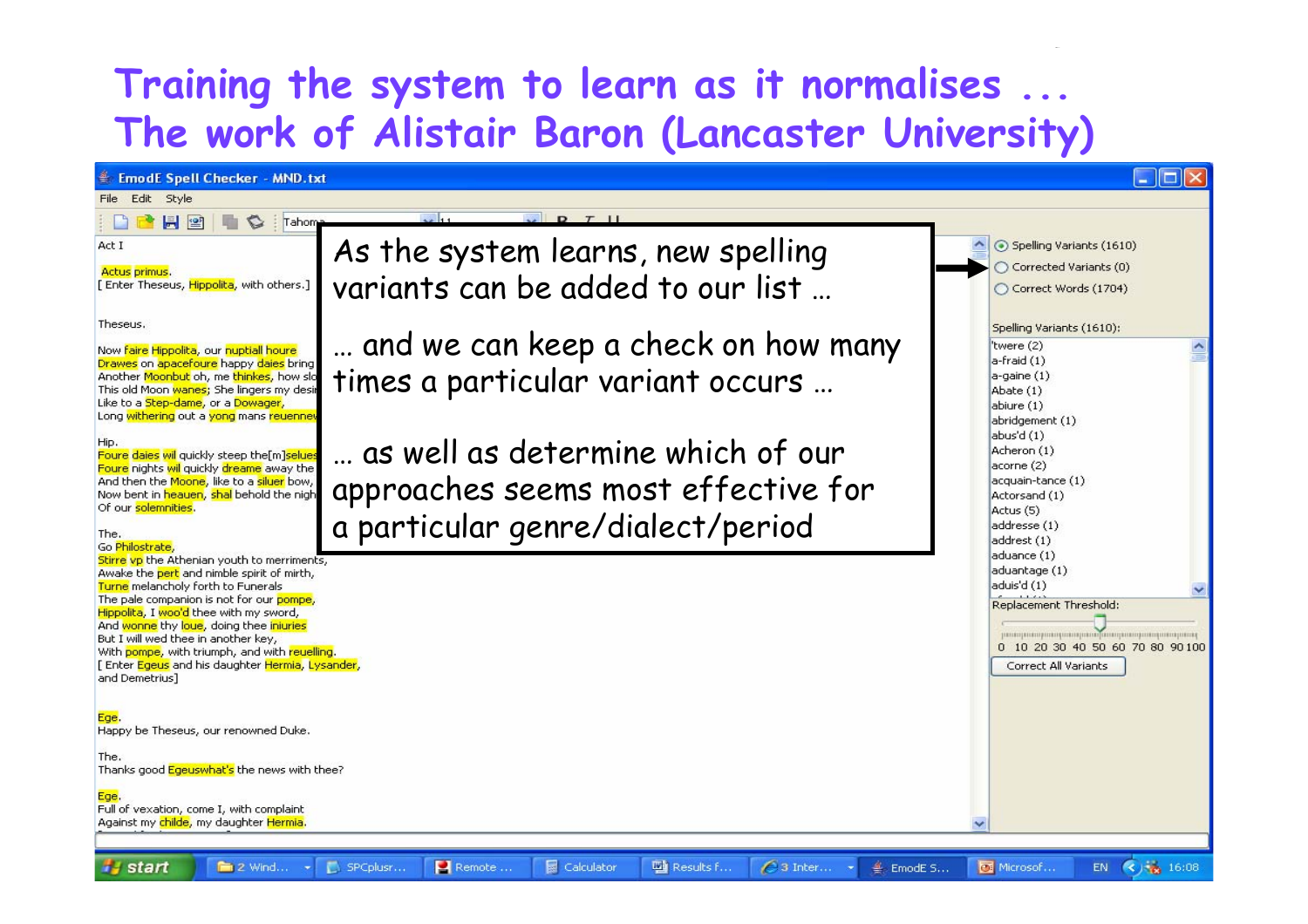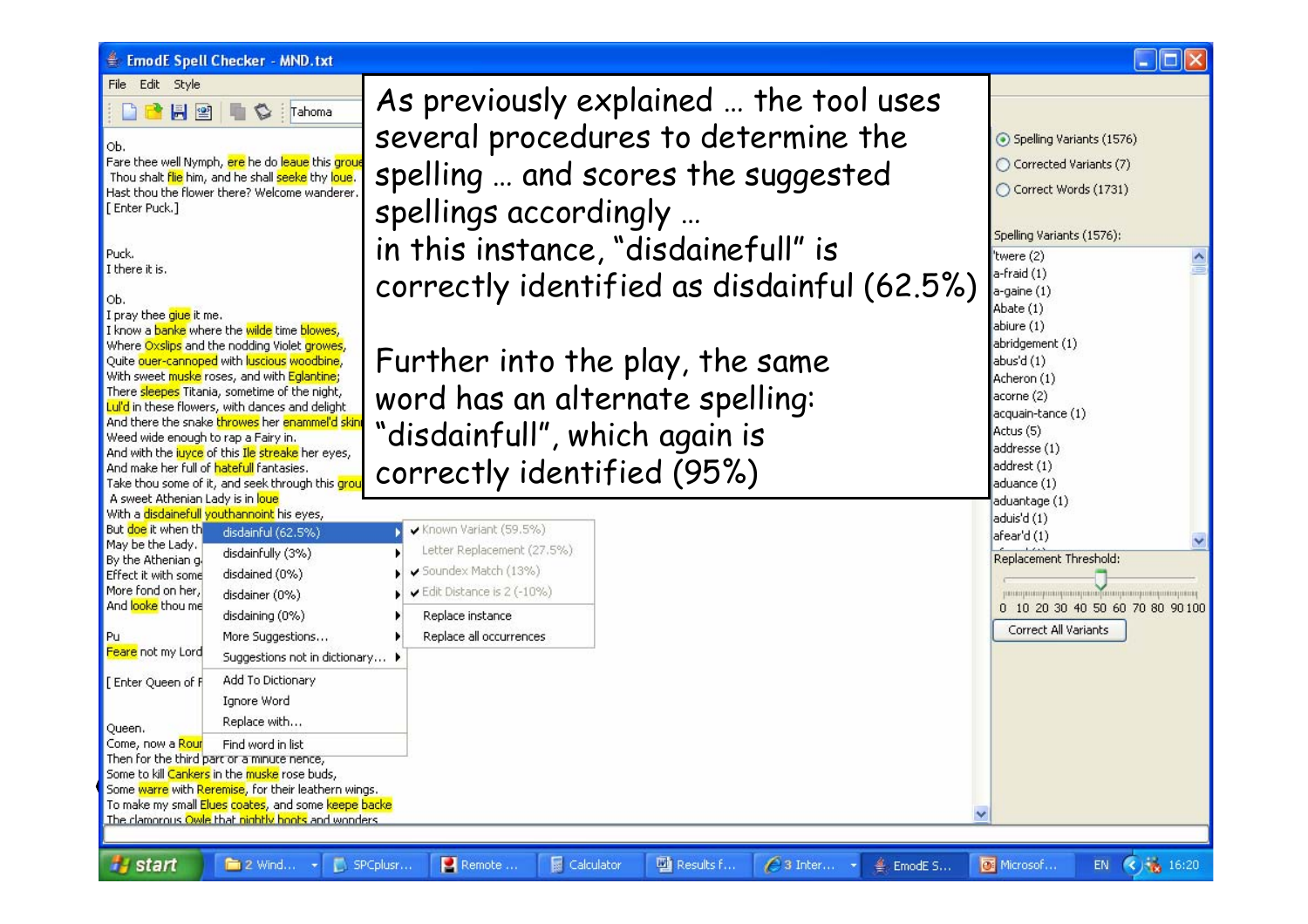# **Some preliminary results …**

No. of variants initially found in MND by VARD = 1610. A quick check of the variants revealed that a handful of these were "real" words that VARD had not recognised (because of not being in our list (=BNC Written Sampler))

Some real words were LATINATE terms … our presen<sup>t</sup> approach is to ignore these.

Others were NAMES of CHARACTERS … we tend to add these to the existing list.

> The majority of "real" words were words still in use today, but which are not found in the BNC Written Sampler … consequently, we are interested in incorporating a more comprehensive word list …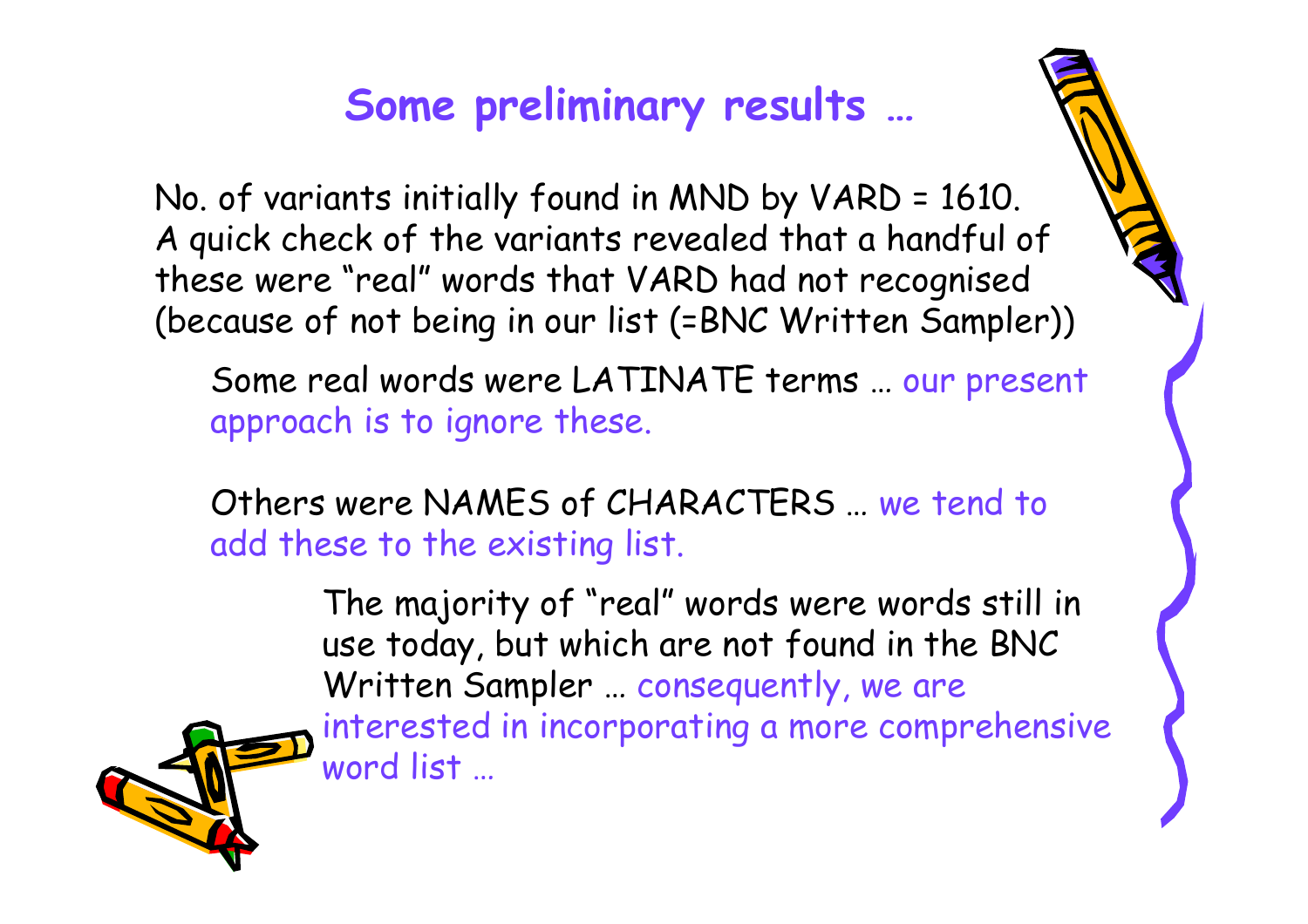# **First 150 variants**

VARD was able to offer appropriate suggestions for 149. The first suggestion tended to be the right one …

.. with the exception of "vnhardned" … a possible solution here is to affix-strip.

#### **Types of variant "normalised" (from 150 list):**

| $U - V$   | e.g. aduis'd (1), beleeue (5), haue (95), leaue (15)    |
|-----------|---------------------------------------------------------|
| $V - U$   | e.g. vrg'd (1), vs (21), vsuall (1), voyce (5), vp (26) |
| ie-y      | e.g. chastitie (1), daies (3)                           |
| $i - j$   | e.g. iewels (1), iniuries (1), iudgment (1)             |
| Extra e   | e.g. asleepe (5), Bottome (14), confesse (3)            |
| 'd        | e.g. chang'd (2), adus'd (1), bewitch'd (1)             |
| Double II | e.g. beautifull (1)                                     |

Also normalised *apricocks* to *apricots, acquain-tance* to *acquaintance*, etc.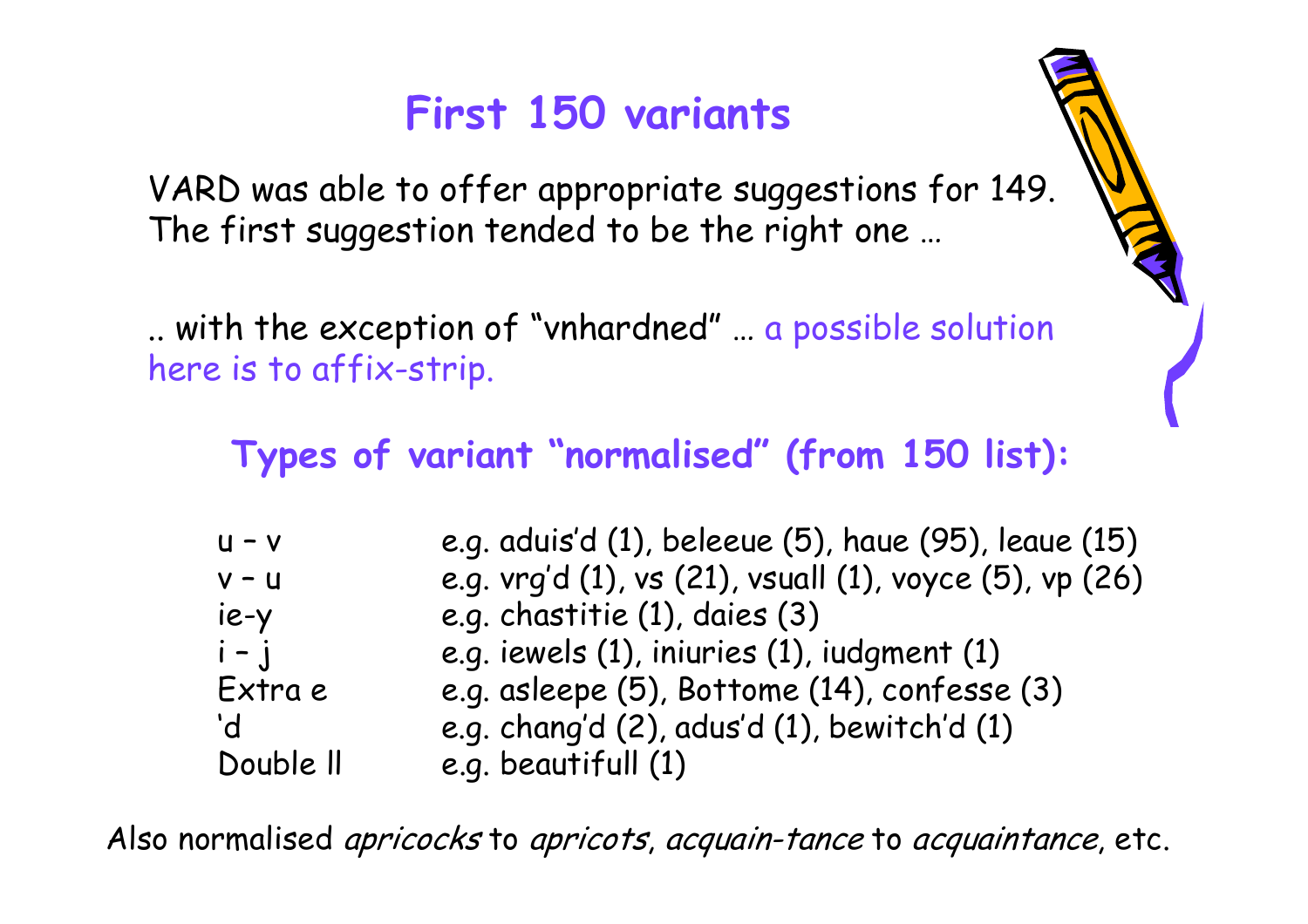**Variation that VARD deals with successfully …**

- Apostrophes signalling missing letter(s) or sound(s):<br>'fore ("before"), hee'l ("he will"),
- Irregular apostrophe usage: again'st ("against"), whil'st ("whilst")
- Contracted forms: 'tis ("it is"), thats ("that is"), youle ("you will"), t'anticipate (" to anticipate")
- Hyphenated forms: acquain-tance ("acquaintance")
- Variation due to different use of graphs: <v>, <u>, <i>, <y>
- Doubling of vowels and consonants e.g. <-oo-> <-ll>

**Phenomena that is proving more problematic:**

I to represent aye (= "yes") Contraction of "stand-alone" words (e.g. shalbe) Compounds that are now open (e.g. Townes-men) Compounds that were then open (e.g. our selues) Capitalisation (but useful as a "noun" marker?)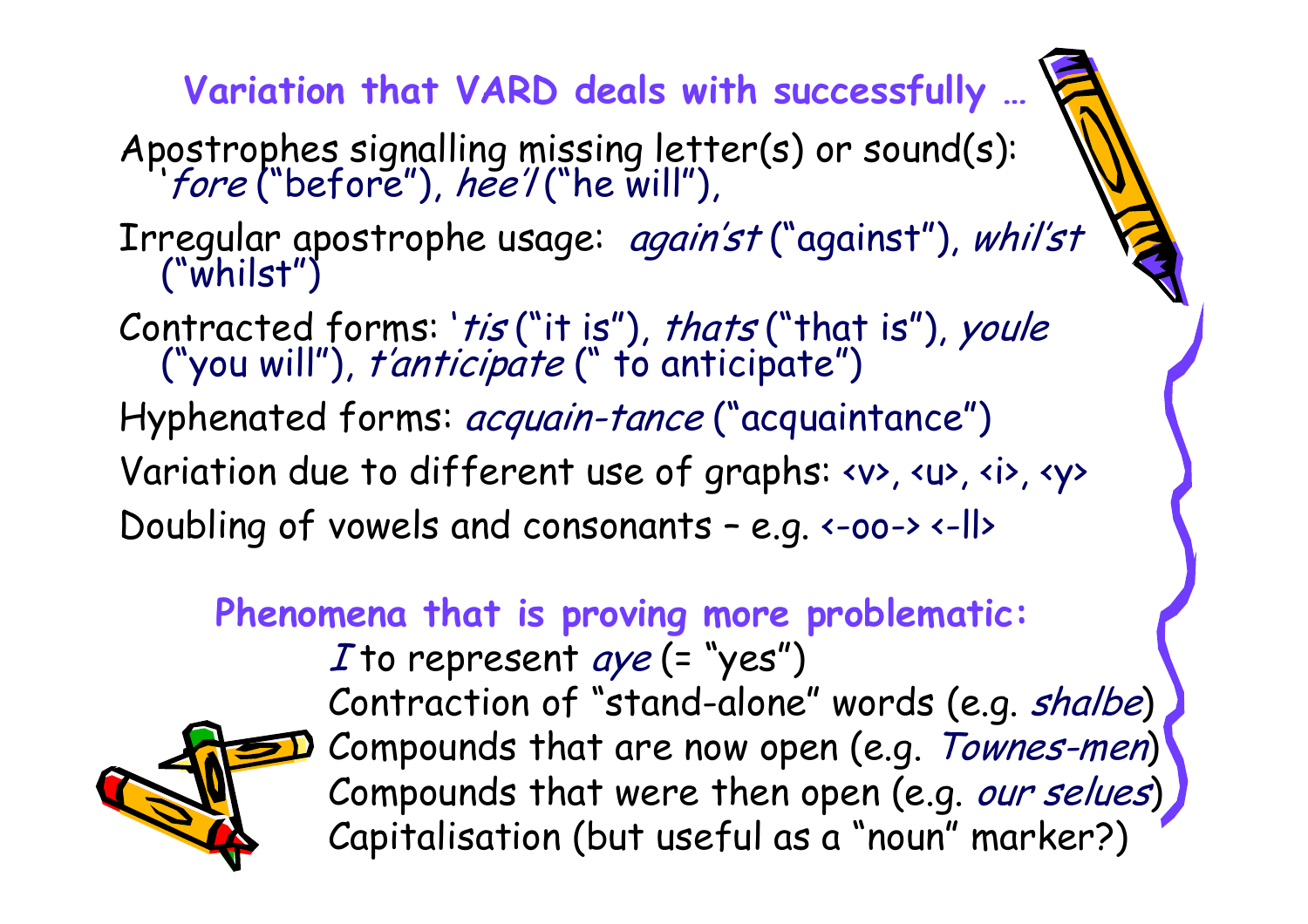# **Where next with the prototype …?**

- • The prototype is not yet making use of the contextual rules we've developed to cope with inconsistencies relating to the genitive and "then" versus "than", etc.
- •These contextual rules rely on part-of-speech information
- • We aim to incorporate the prototype into the Historical Semantic Tagger, so that we can utilise the contextual component …
- • In addition …
	- We want to make use of semantic domain information as a means of disambiguating which variant forms belong to which normalised forms in instances where a one-to-one mapping isn't feasible – e.g. piece/peace and peece
	- We are considering whether the inclusion of etymological information might provide a further means of choosing between possible variants – by, for example, helping us to eliminate some variant-to-head word mappings if they cannot occur in a particular century …?

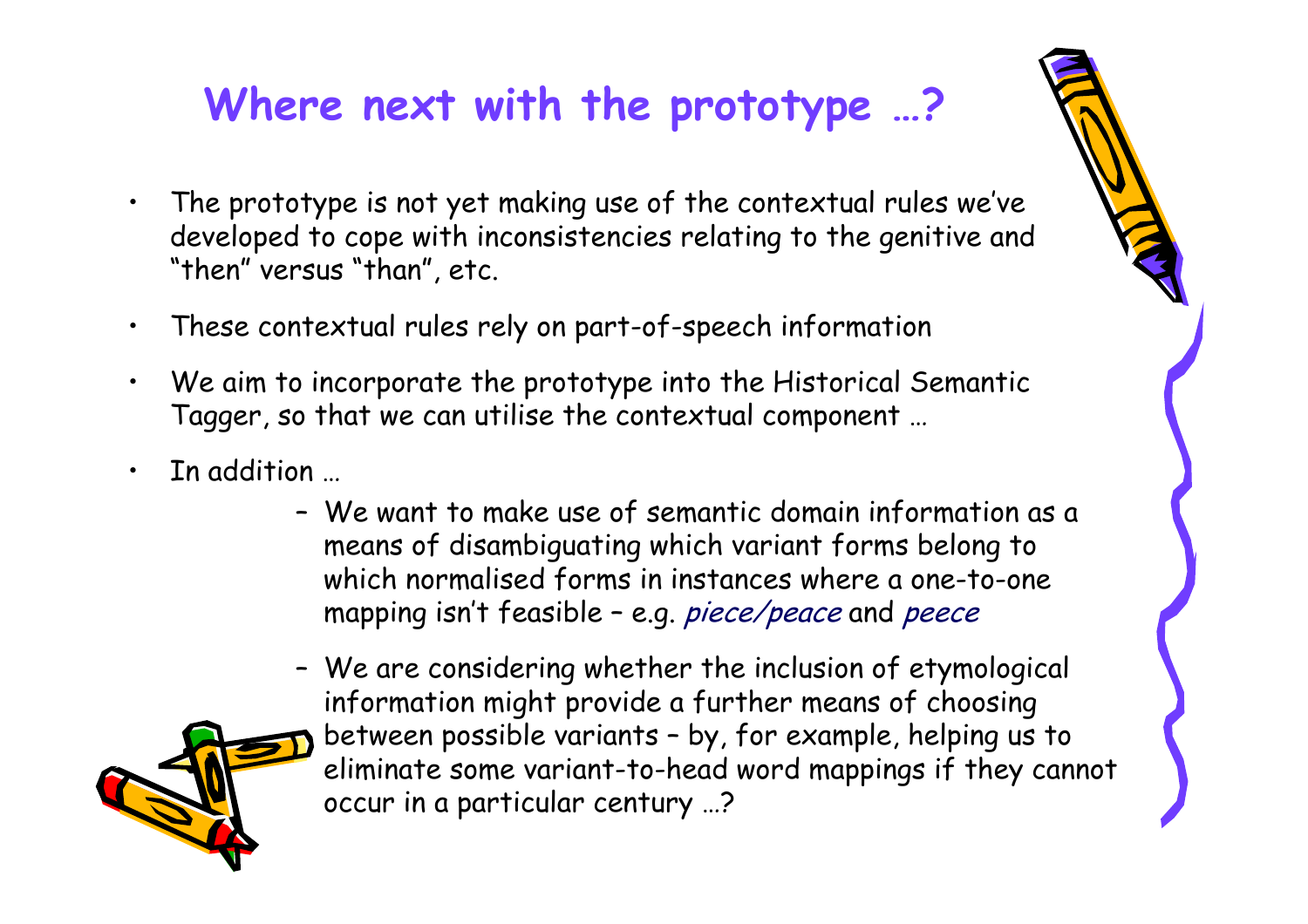# **We aim to provide a period-sensitive tool**

... by ranking variants according to whether they are archaic or specialised.

- This requires that we establish explicit criteria for the automated modernisation of historical spellings.
- •We are also developing a post-processing component, so that: We can normalise (where possible), using our three techniques ...
	- then reintroduce the variant forms ...
	- whilst signalling a relationship between the latter and their modernised equivalents, using a «rel» tag.

Our reasoning behind the above approach is that we want to:



• Better trace the relationships between variants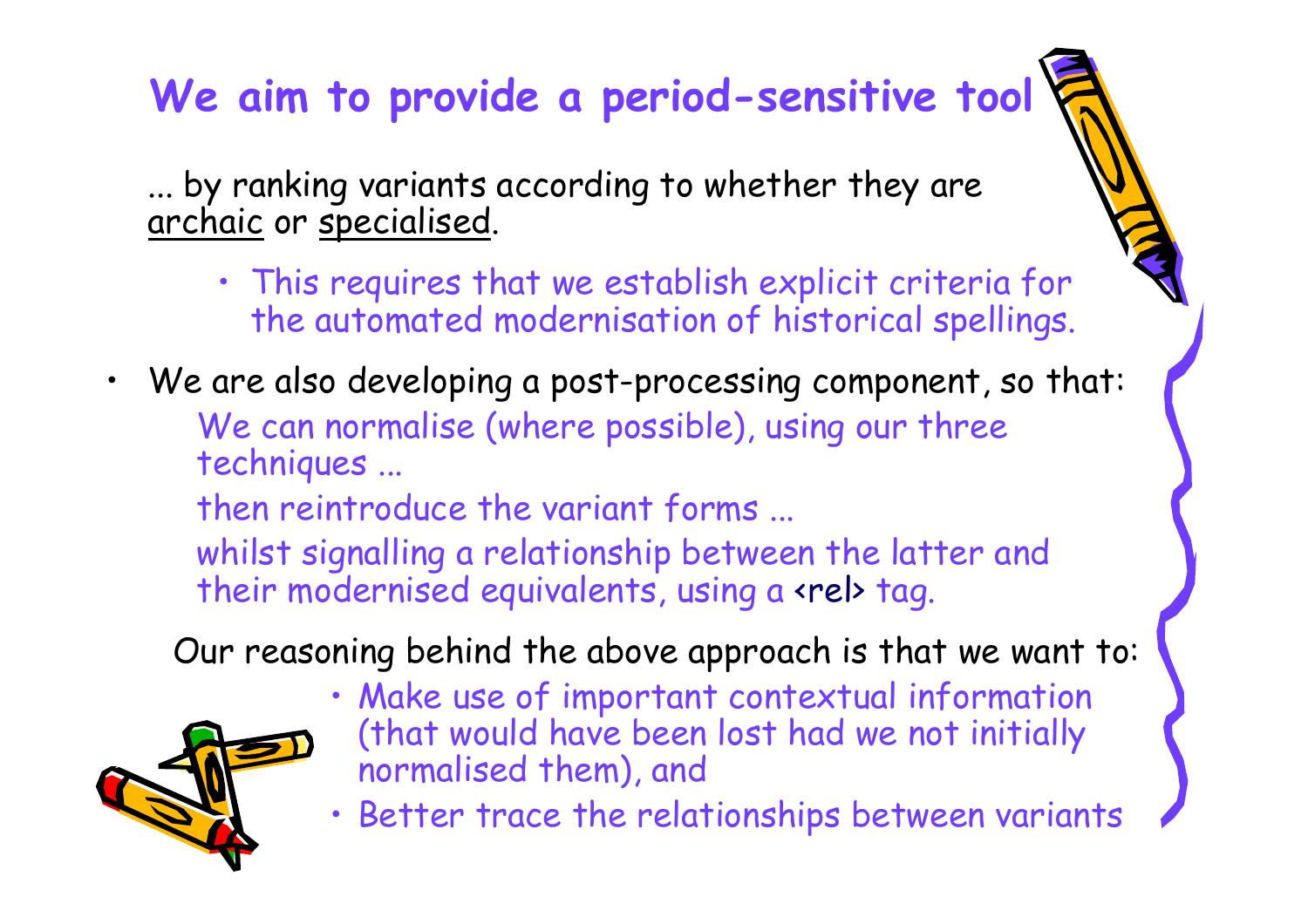# **The user's experience …**



The user will utilise the VARD to detect and normalise spelling variants … at which point, the user will be given the option of part-of-speech tagging and semantically tagging their chosen text(s)

Once the text has been tagged, the user will have access to a split screen interface …

One window will provide an option to view the text (in its original state or in its amended state)



The remaining window will allow users to perform a number of searches … at the word, P-O-S and semantic level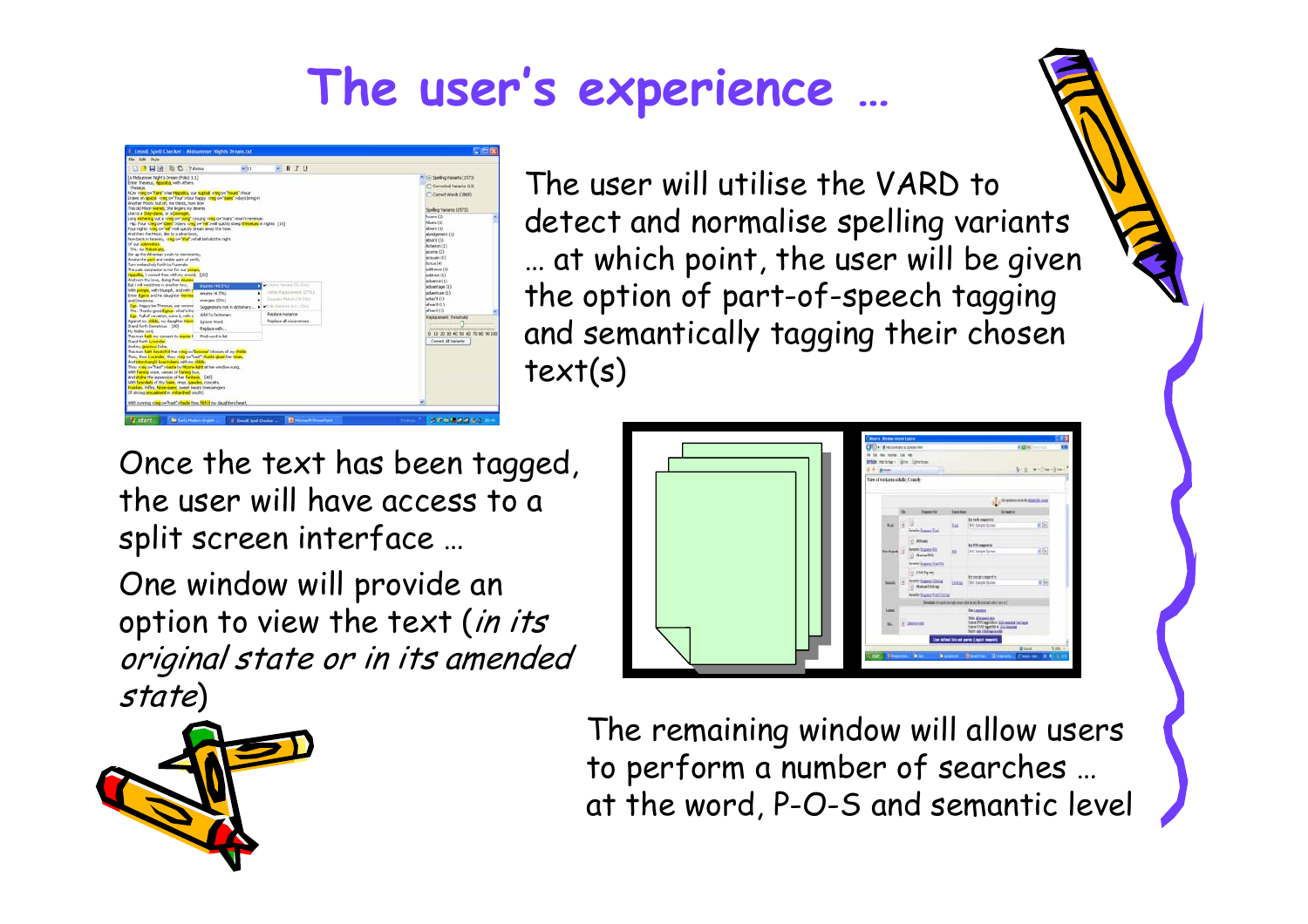# **The VARD's research potential ...**

Matching variant spellings (and other variant forms)<br>to their "normalised" equivalent[s] means more<br>meaningful results for those who want to analyse<br>their datasets using standard corpus linguistic<br>techniques (frequency pro

• The VARD also allows for the exploration of spelling variation systematically. This might be across different centuries and/or across different texttypes

# **Future possibilities ...?**

We would like to explore the feasibility of<br>adapting the VARD so that it can "normalise": » Historical periods that are pre-Shakespeare » Dialectal variation in Pres-Day texts